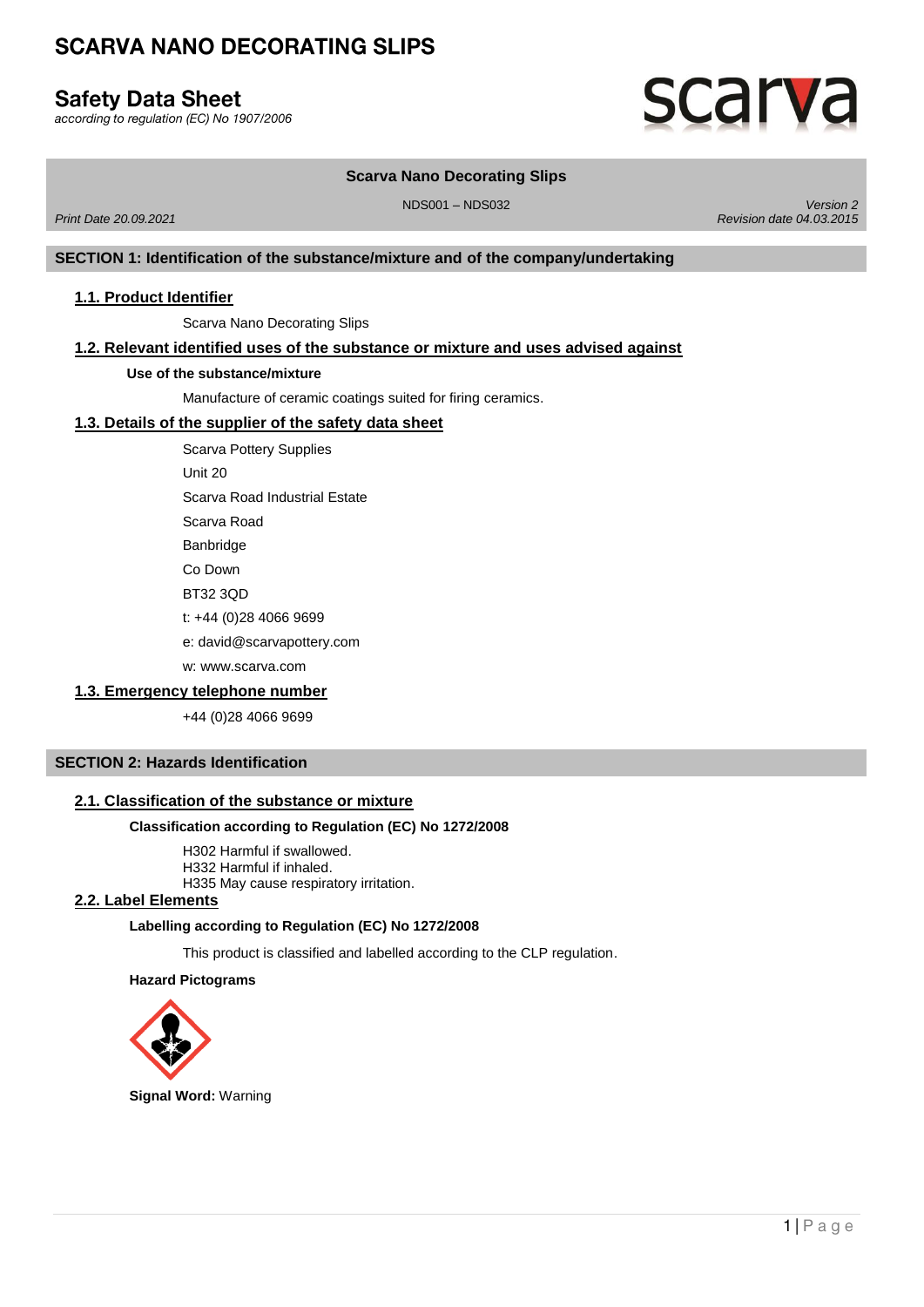# **Safety Data Sheet**

according to regulation (EC) No 1907/2006



### **Hazard Statements**

H373 - May cause damage to lungs through prolonged or repeated exposure by inhalation.

### **Precautionary Statements**

P260 - Do not breathe dust P285 - In case of inadequate ventilation wear respiratory protection P501 - Dispose of contents/containers in accordance with local regulations

Contains Crystalline Silica ≥1% Respirable when dry

Products contain crystalline silica and therefore are classified as STOT RE2 according to criteria defined in the Regulation EC 1272/2008 and harmful according to criteria defined in Directive 67/548/EEC due to the potential to generate respirable dust. This could arise when the product is allowed to dry out.

#### **SECTION 3: Composition/information on ingredients**

# **3.2. Mixtures**

| Component | CAS        | <b>EINECS</b> | % Composition |
|-----------|------------|---------------|---------------|
| Quartz    | 14808-60-7 | 2388784       |               |

#### **SECTION 4: First aid measures**

# **4.1. Description of first aid measures**

| <b>After Inhalation</b> | Remove patient to fresh air, loosen tight clothing and seek medical advice.   |
|-------------------------|-------------------------------------------------------------------------------|
| After Ingestion         | Do not induce vomiting, seek medical advice.                                  |
| After eye contact       | Rinse opened eye for several minutes with running water, seek medical advice. |
| After skin contact      | Wash affected areas with water.                                               |
|                         |                                                                               |

# **4.2. Most important symptoms and effects, bot acute and delayed**

No further relevant information available.

# **4.3. Indication of any immediate medical attention and special treatment needed**

No further relevant information available.

# **SECTION 5: Firefighting measures**

# **5.1. Extinguishing media**

#### **Suitable extinguishing media**

The product itself is not flammable, co-ordinate firefighting measures to the fire surroundings.

#### **Extinguishing media that must not be used for safety reasons**

None known.

# **5.2. Special hazards arising from the substance or mixture**

None known.

# **5.3. Advice for firefighters**

#### **Protective equipment**

Employ protective equipment commonly used in the event of fire.

#### **Additional information**

No further relevant information available.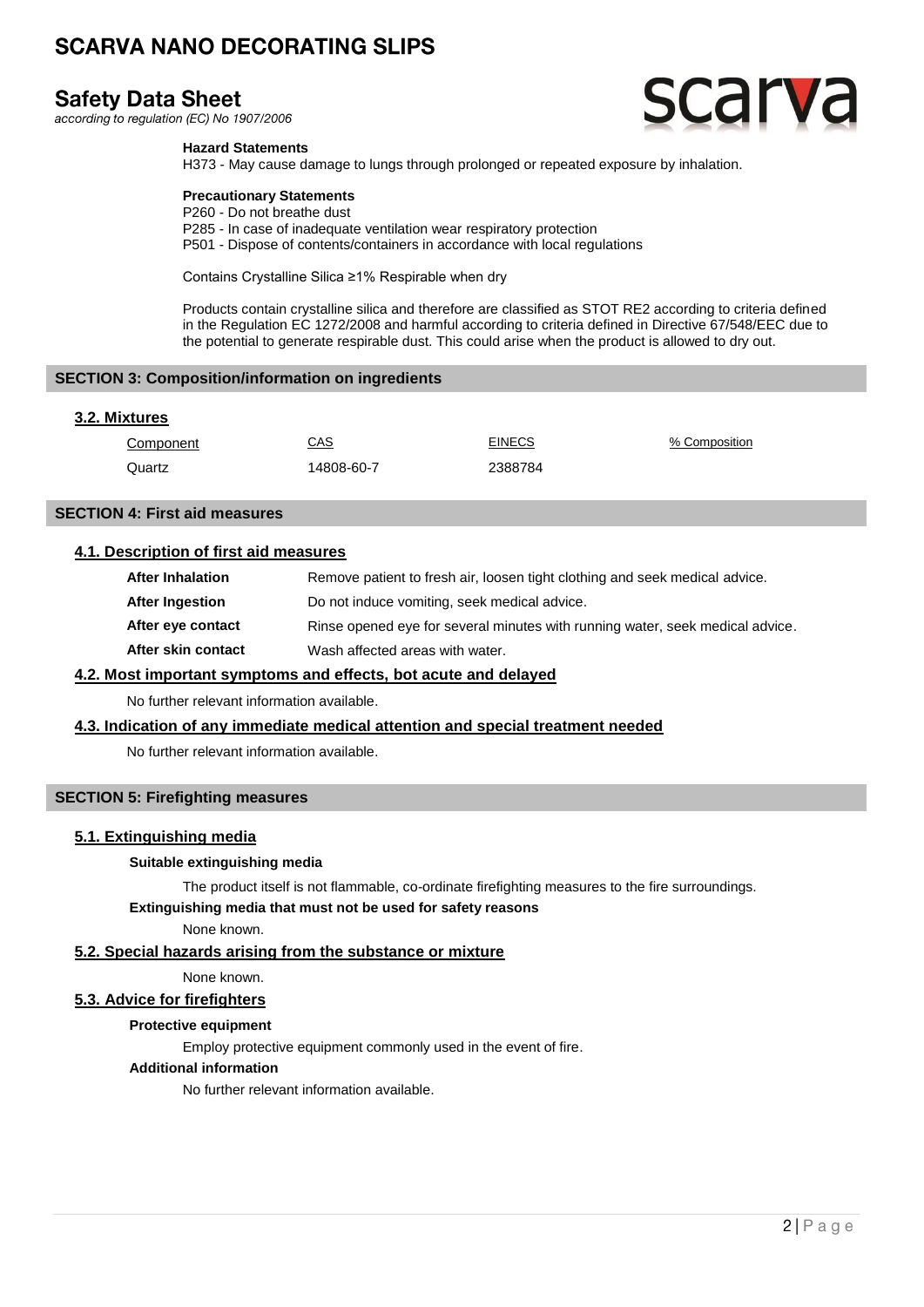# **Safety Data Sheet**

according to regulation (EC) No 1907/2006

# **scarva**

#### **SECTION 6: Accidental release measures**

#### **6.1. Personal precautions, protective equipment and emergency procedures**

Wear personal protection equipment. Provide adequate ventilation.

#### **6.2. Environmental precautions**

No special environmental precautions required.

#### **6.3. Methods and material for containment and cleaning up**

Take up mechanically, placing in appropriate containers for disposal.

### **6.3. Reference to other sections**

Treat the recovered material as prescribed in section 13 on waste disposal.

# **SECTION 7: Handling and Storage**

# **7.1. Precautions for safe handling**

#### **Advice on safe handling**

When using do not eat, drink or smoke. Wash hands before breaks and after work. Do not leave children unattended whilst using the product. Open windows to ensure natural ventilation.

#### **Advice on protection against fire and explosion**

No special measures required.

#### **7.2. Conditions for safe storage, including any incompatibilities**

#### **Requirements for storage rooms and vessels**

Keep container tightly closed. Keep out of the reach of children.

**Requirements for storage rooms and vessels**

No special restrictions on substances.

# **Further information on storage conditions**

No special requirements.

#### **7.3. Specific end use(s)**

No further relevant information available.

## **SECTION 8: Exposure controls/personal protection**

# **8.1 Control Parameters**

#### **Exposure limits**

| <b>Cas No</b> | <b>Substance</b>                       | ppm | <u>mg/m`</u> | fibres/ml | Categorv      | <u>Origin</u> |
|---------------|----------------------------------------|-----|--------------|-----------|---------------|---------------|
| 14808-60-7    | Quartz (respirable crystalline silica) |     | v. i         |           | TWA (8 hours) | WEL           |
|               |                                        |     |              |           | STEL (15 min) | WEL           |

#### **Additional information**

Silica only becomes airborne when the product is cured and powdered.

# **8.2. Exposure controls**

#### **Occupational exposure controls**

If local exhaust ventilation is not possible or not sufficient, the entire working area should be ventilated by technical means.

# **Protective and hygiene measures**

Keep away from foodstuffs, beverages and feed. Remove all soiled and contaminated clothing.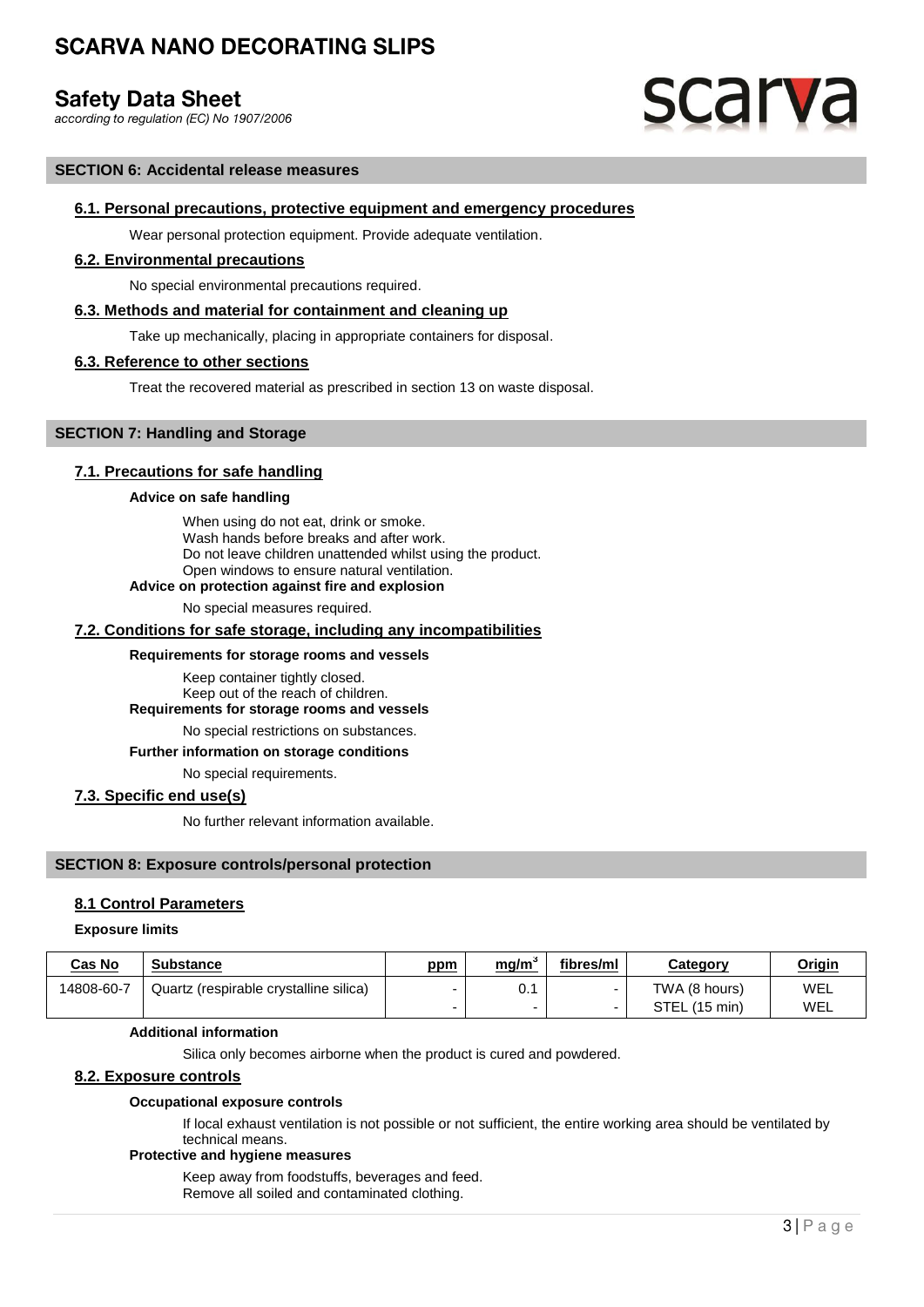# **Safety Data Sheet**

according to regulation (EC) No 1907/2006



Wash hands before breaks and at the end of work. Avoid contact with the eyes.

# **Respiratory protection**

Should sufficient ventilation not be practicable, and where exposure is likely to be excessive, approved respiratory protection to CEN standards EN140, EN14387, EN143 or EN149.

# **Protection of hands**

Protective Nitrile rubber gloves are recommended for prolonged contact.

#### **Protection of eyes**

If necessary: Wear tightly sealed safety glasses.

# **SECTION 9: Physical and chemical properties**

#### **9.1. Information on basic physical and chemical properties**

### **General information**

| Form:            | Liquid (thixotropic) |
|------------------|----------------------|
| Colour:          | Various colours      |
| Odour:           | Almost odourless     |
| pH:              | 7                    |
| Water solubility | <b>Dispersible</b>   |

#### **Changes in the physical state**

| Flash point °C:   | Not applicable    |
|-------------------|-------------------|
| Melting point:    | Not applicable    |
| Boiling point:    | No data available |
| Evaporation rate: | No data available |
| Flammability:     | Non flammable     |
| Burn rate:        | Not applicable    |

# **SECTION 10: Physical and chemical properties**

# **10.1. Reactivity**

Stable under recommended storage conditions.

# **10.2. Chemical stability**

No decomposition if stored normally.

# **10.3. Possibility of hazardous reactions**

No dangerous reaction known under conditions of normal use.

# **10.4. Conditions to avoid**

No dangerous reaction known under conditions of normal use.

# **10.5. Incompatible materials**

No further relevant information available.

# **10.6. Hazardous decomposition products**

No further relevant information available.

# **SECTION 11: Toxicological Properties**

# **11.1. Information on toxicological effects**

### **Acute toxicity**

| $LD_{50}$        | Oral       | $>$ 200 $mg/kg$   |
|------------------|------------|-------------------|
| LD <sub>50</sub> | Dermal     | No data available |
| LD <sub>50</sub> | Inhalation | No data available |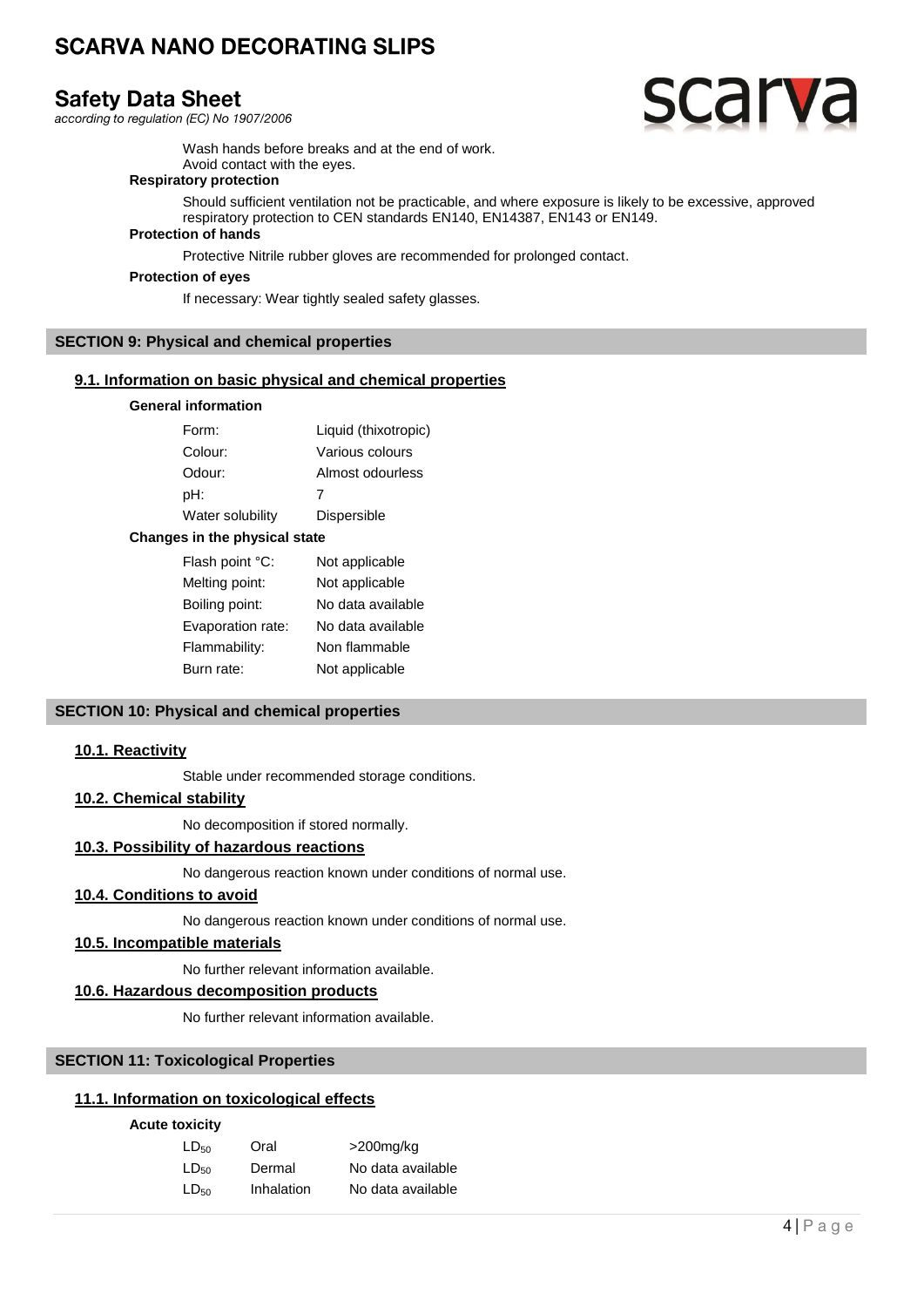# **Safety Data Sheet**

according to regulation (EC) No 1907/2006

# **scarva**

# **Skin irritation and corrosivity**

Product can cause localised skin irritation in folds of the skin or under tight clothing.

### **Sensitisation**

No further relevant information available.

### **Serious eye damage/eye irritation**

Product can cause eye irritation through direct contact.

#### **Germ cell mutagenicity**

No further relevant information available.

#### **Carcinogenicity**

No further relevant information available.

#### **Reproductive toxicity**

No further relevant information available.

#### **Additional toxicological information**

Prolonged or repeated exposure above Workplace Exposure Levels may cause fibrosis of the lungs.

#### **SECTION 12: Ecological Information**

#### **12.1. Toxicity**

This product has no known ecotoxicological effects.

#### **12.2. Persistance and degradability**

Not known.

# **12.3. Bioaccumulative potential**

No further relevant information available.

# **12.4. Mobility in soil**

No further relevant information available.

# **12.5. Results of PBT and vPvB assessment**

This substance is not considered to be persistent, bioaccumulating nor toxic (PBT).

This substance is not considered to be very persistent nor very bioaccumulating (vPvB).

# **12.6. Other adverse effects**

No further relevant information available.

# **SECTION 13: Waste disposal**

# **13.1. Waste treatment methods**

#### **Recommendation**

Dispose in accordance with current official waste disposal regulations.

#### **Recommended cleansing agents**

Water, if necessary together with cleansing agents

# **SECTION 14: Transport information**

#### **14.1. UN number**

Not applicable.

# **14.2. UN proper shipping name**

ADR/RID, IMDG, IATA: Not restricted. **14.3. Transport hazard class(es)**

Not applicable.

# **14.4. Packaging group**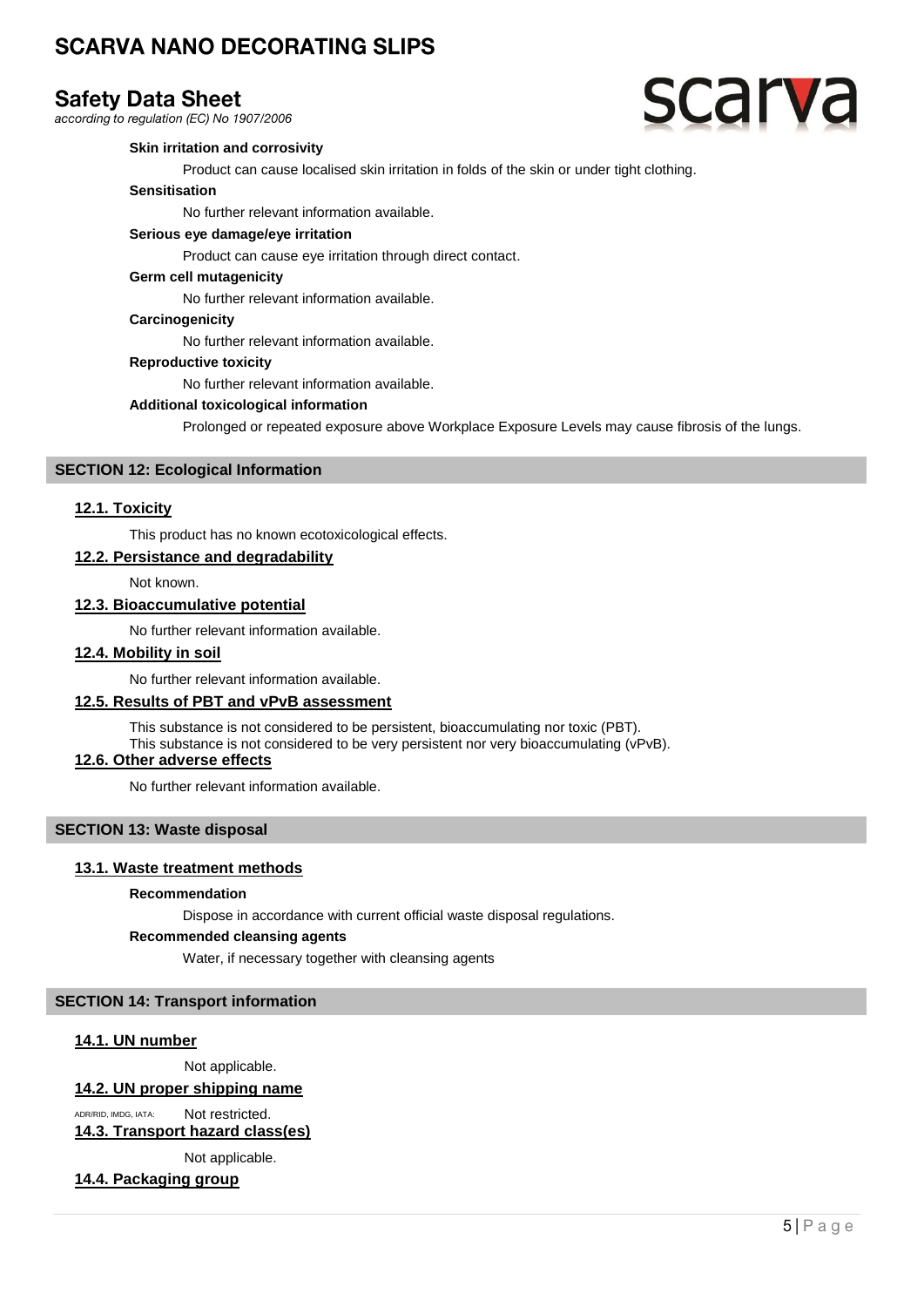# **Safety Data Sheet**

according to regulation (EC) No 1907/2006

Not applicable.

# **14.5. Environmental hazards**

Marine pollutant **No.** 

# **14.6. Special precautions for user**

Not a hazardous material with respect to these transport regulations.

#### **14.7. Transport in bulk according to Annex II of MARPOL 73/78 and the IBC Code**

Not applicable.

# **SECTION 15: Regulatory information**

# **15.1. Safety, health and environmental regulations/legislation specific for the substance or mixture**

#### **Labelling according to Regulation (EC) No 1272/2008**

The product is classified and labelled according to the CLP regulation.

#### **Hazard Pictograms**



**Signal Word:** Warning

#### **Hazard determining components of labelling**

Quartz (Fine fraction crystalline silica)

#### **Hazard statements**

H373 - May cause damage to lungs through prolonged or repeated exposure by inhalation.

#### **Precautionary statements**

P260 - Do not breathe dust

P285 - In case of inadequate ventilation wear respiratory protection

P501 - Dispose of contents/containers in accordance with local regulations

Contains Crystalline Silica ≥1% Respirable when dry

Products contain crystalline silica and therefore are classified as STOT RE2 according to criteria defined in the Regulation EC 1272/2008 and harmful according to criteria defined in Directive 67/548/EEC due to the potential to generate respirable dust. This could arise when the product is allowed to dry out.

#### **UK regulatory references**

Health and Safety at Work Act 1974.

#### **Statutory instruments**

The Chemicals (Hazard Information and Packaging for Supply) Regulations 2009 (S.I 2009 No. 716).

#### **Guidance notes**

Workplace Exposure Limits EH40. Introduction to Local Exhaust Ventilation HS(G)37.

#### **EU legislation**

Dangerous Substance Directive 67/548/EEC. Dangerous Preparations Directive 1999/45/EC. Regulation (EC) No 1907/2006 of the European Parliament and of the Council of 18 December 2006 concerning the Registration, Evaluation, Authorisation and Restriction of Chemicals (REACH), establishing a European Chemicals Agency, amending Directive 1999/45/EC and repealing Council Regulation (EEC) No 793/93 and Commission Regulation (EC) No 1488/94 as well as Council Directive 76/769/EEC and Commission Directives 91/155/EEC, 93/67/EEC, 93/105/EC and 2000/21/EC, including amendments.

#### **15.2. Chemical safety assessment**

A Chemical Safety Assessment has not been carried out.

# **SECTION 16: Other Information**

# scarv